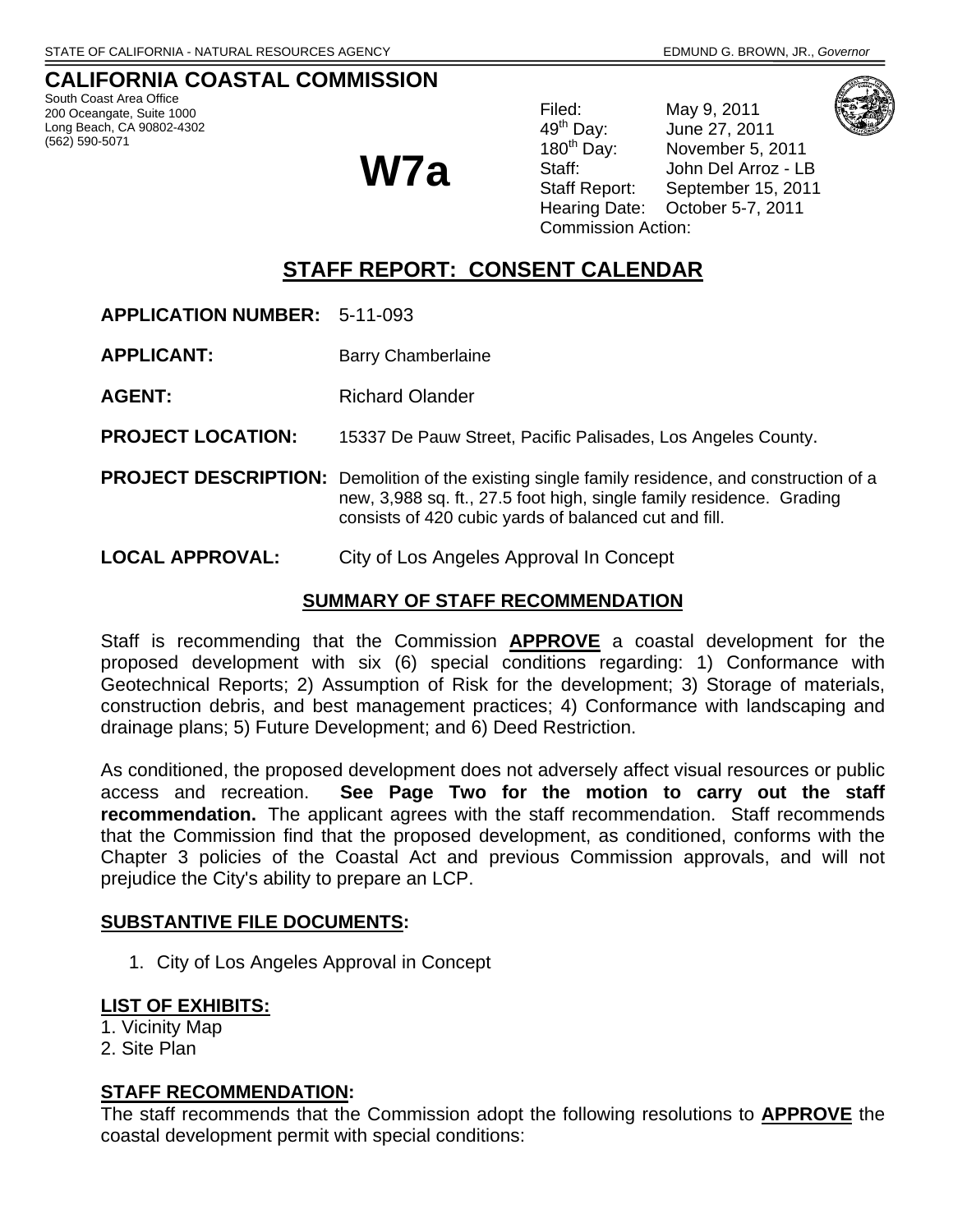#### **MOTION:** *I move that the Commission approve the coastal development permit applications included on the consent calendar in accordance with the staff recommendations.*

# **STAFF RECOMMENDATION TO ADOPT CONSENT CALENDAR:**

Staff recommends a **YES** vote. Passage of this motion will result in approval of all the permits included on the consent calendar. The motion passes only by affirmative vote of a majority of the Commissioners present.

# **I. Resolution: Approval with Conditions**

 The Commission hereby **APPROVES** a coastal development permit for the proposed development and adopts the findings set forth below on grounds that the development as conditioned will be in conformity with the policies of Chapter 3 of the Coastal Act and will not prejudice the ability of the local government having jurisdiction over the area to prepare a Local Coastal Program conforming to the provisions of Chapter 3 of the Coastal Act. Approval of the permit complies with the California Environmental Quality Act because either 1) feasible mitigation measures and/or alternatives have been incorporated to substantially lessen any significant adverse effects of the development on the environment, or 2) there are no further feasible mitigation measures or alternatives that would substantially lessen any significant adverse impacts of the development on the environment.

# **II. Standard Conditions**

- 1. Notice of Receipt and Acknowledgment. The permit is not valid and development shall not commence until a copy of the permit, signed by the permittee or authorized agent, acknowledging receipt of the permit and acceptance of the terms and conditions, is returned to the Commission office.
- 2. Expiration. If development has not commenced, the permit will expire two years from the date on which the Commission voted on the application. Development shall be pursued in a diligent manner and completed in a reasonable period of time. Application for extension of the permit must be made prior to the expiration date.
- 3. Interpretation. Any questions of intent or interpretation of any condition will be resolved by the Executive Director or the Commission.
- 4. Assignment. The permit may be assigned to any qualified person, provided assignee files with the Commission an affidavit accepting all terms and conditions of the permit.
- 5. Terms and Conditions Run with the Land. These terms and conditions shall be perpetual, and it is the intention of the Commission and the permittee to bind all future owners and possessors of the subject property to the terms and conditions.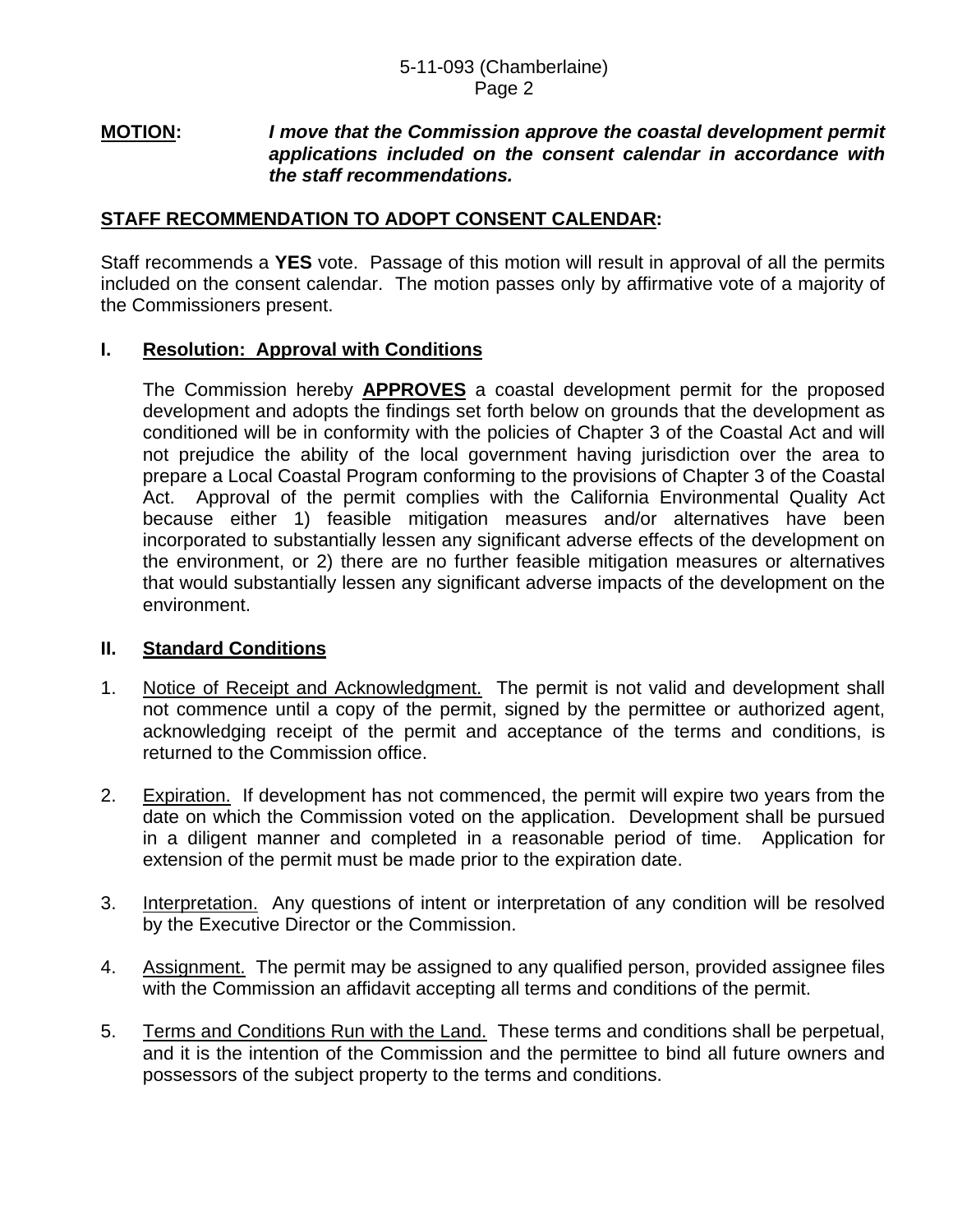# **III. Special Conditions**

# **1. Conformance of Design and Construction Plans to Geotechnical Reports**

 A) All final design and construction plans and grading and drainage plans shall be consistent with all recommendations contained in the Geologic and Soils Engineering Exploration Update report by The J. Byer Group, Inc., dated August 12, 2008, and with the conditions imposed by the City of Los Angeles Department of Building and Safety, Geologic/Soils Review Letter No. 73189, dated March 9, 2011.

 B) The permittee shall undertake development in accordance with the approved final plans. Any proposed changes to the approved final plans shall be reported to the Executive Director. No changes to the approved final plans shall occur without a Commission amendment to this coastal development permit unless the Executive Director determines that no amendment is required.

# **2. Assumption of Risk, Waiver of Liability and Indemnity**

 By acceptance of this permit, the applicant acknowledges and agrees (i) that the site may be subject to hazards from landslide activity, erosion and/or earth movement, and wildfire; (ii) to assume the risks to the property that is the subject of this permit of injury and damage from such hazards in connection with this permitted development; (iii) to unconditionally waive any claim of damage or liability against the Commission, its officers, agents, and employees for injury or damage from such hazards; and (iv) to indemnify and hold harmless the Commission, its officers, agents, and employees with respect to the Commission's approval of the project against any and all liability, claims, demands, damages, costs (including costs and fees incurred in defense of such claims), expenses, and amounts paid in settlement arising from any injury or damage due to such hazards.

# **3. Storage of Construction Materials, Mechanized Equipment and Removal of Construction Debris**

- A. The permittee shall comply with the following construction-related requirements:
	- (1) No construction materials, debris, or waste shall be placed or stored where it may be subject to erosion or runoff;
	- (2) Any and all debris resulting from construction activities shall be removed from the project site within 24 hours of completion of the project;
	- (3) Construction debris and sediment shall be removed from construction areas each day that construction occurs to prevent the accumulation of sediment and other debris which may be discharged into coastal waters. Debris shall be disposed of outside the coastal zone.
	- (4) Erosion control/sedimentation Best Management Practices (BMP's) shall be used to control dust and sedimentation impacts to coastal waters during construction. BMPs shall include, but are not limited to: placement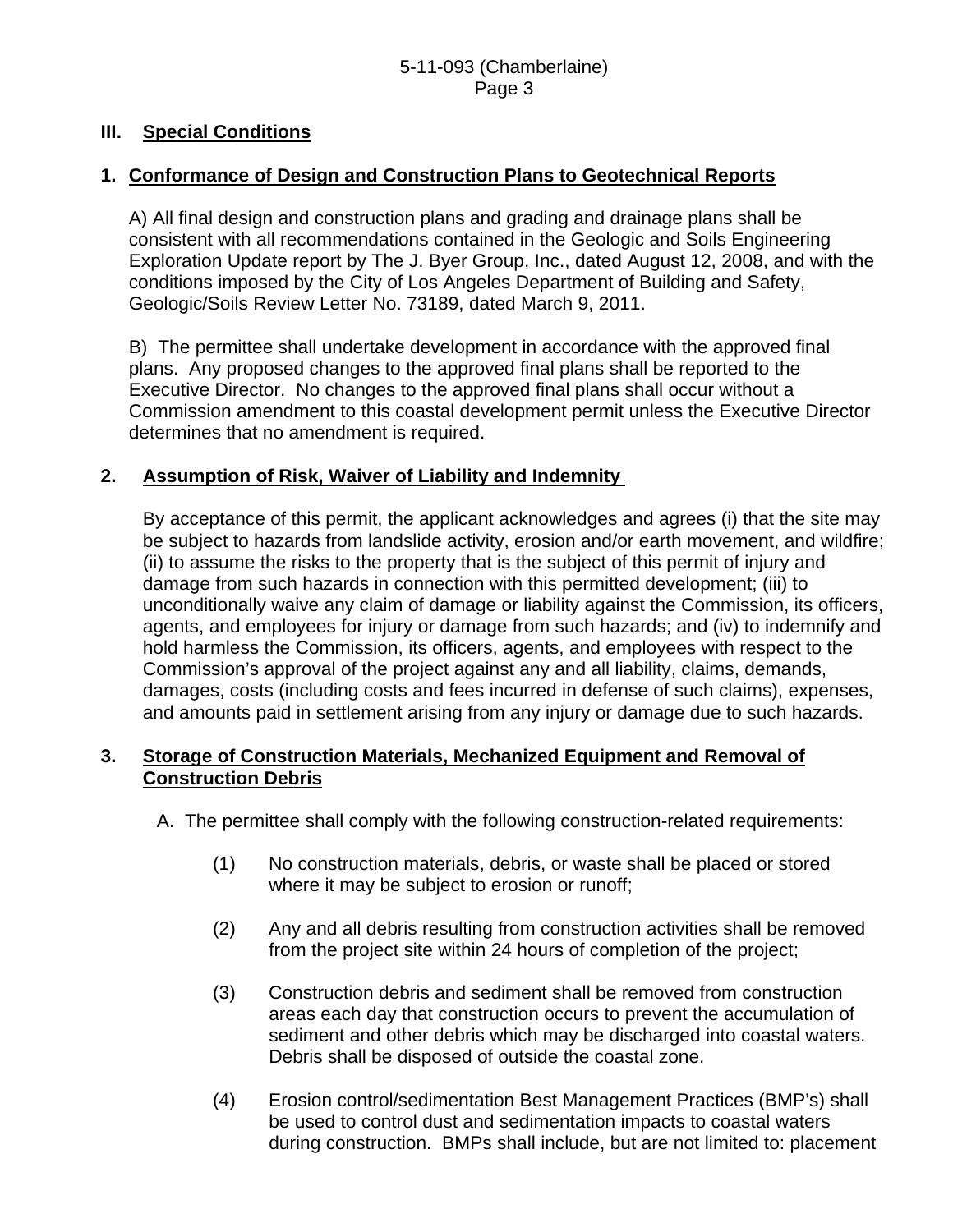of sand bags around drainage inlets to prevent runoff/sediment transport into coastal waters; and

- (5) All construction materials, excluding lumber, shall be covered and enclosed on all sides, and as far away from a storm drain inlet and receiving waters as possible.
- B. Best Management Practices (BMPs) designed to prevent spillage and/or runoff of construction-related materials, sediment, or contaminants associated with construction activity shall be implemented prior to the on-set of such activity. Selected BMPs shall be maintained in a functional condition throughout the duration of the project. Such measures shall be used during construction:
	- (1) The applicant shall ensure the proper handling, storage, and application of petroleum products and other construction materials. These shall include a designated fueling and vehicle maintenance area with appropriate berms and protection to prevent any spillage of gasoline or related petroleum products or contact with runoff. It shall be located as far away from the receiving waters and storm drain inlets as possible;
	- (2) The applicant shall develop and implement spill prevention and control measures;
	- (3) The applicant shall maintain and wash equipment and machinery in confined areas specifically designed to control runoff. Thinners or solvents shall not be discharged into sanitary or storm sewer systems. Washout from concrete trucks shall be disposed of at a location not subject to runoff and more than 50-feet away from a storm drain, open ditch or surface water; and
	- (4) The applicant shall provide adequate disposal facilities for solid waste, including excess concrete, produced during construction

# **4. Landscaping and Drainage Plans**

The applicant shall conform to the proposed Drainage Plan received in the Commission's office on May 9, 2011 and the Landscape Plan received in the Commission's office on September 15, 2011. Any proposed changes to the approved plan shall be reported to the Executive Director. No changes to the approved plan shall occur without a Commission amendment to this coastal development permit unless the Executive Director determines that no amendment is legally required.

# **5. Future Development**

This permit is only for the development described in coastal development permit No. 5- 11-093. Pursuant to Title 14 California Code of Regulations section 13250(b)(6), the exemptions otherwise provided in Public Resources Code section 30610(a) shall not apply to the development governed by coastal development permit No. . 5-11-093 Accordingly, any future improvements to the single family residence authorized by this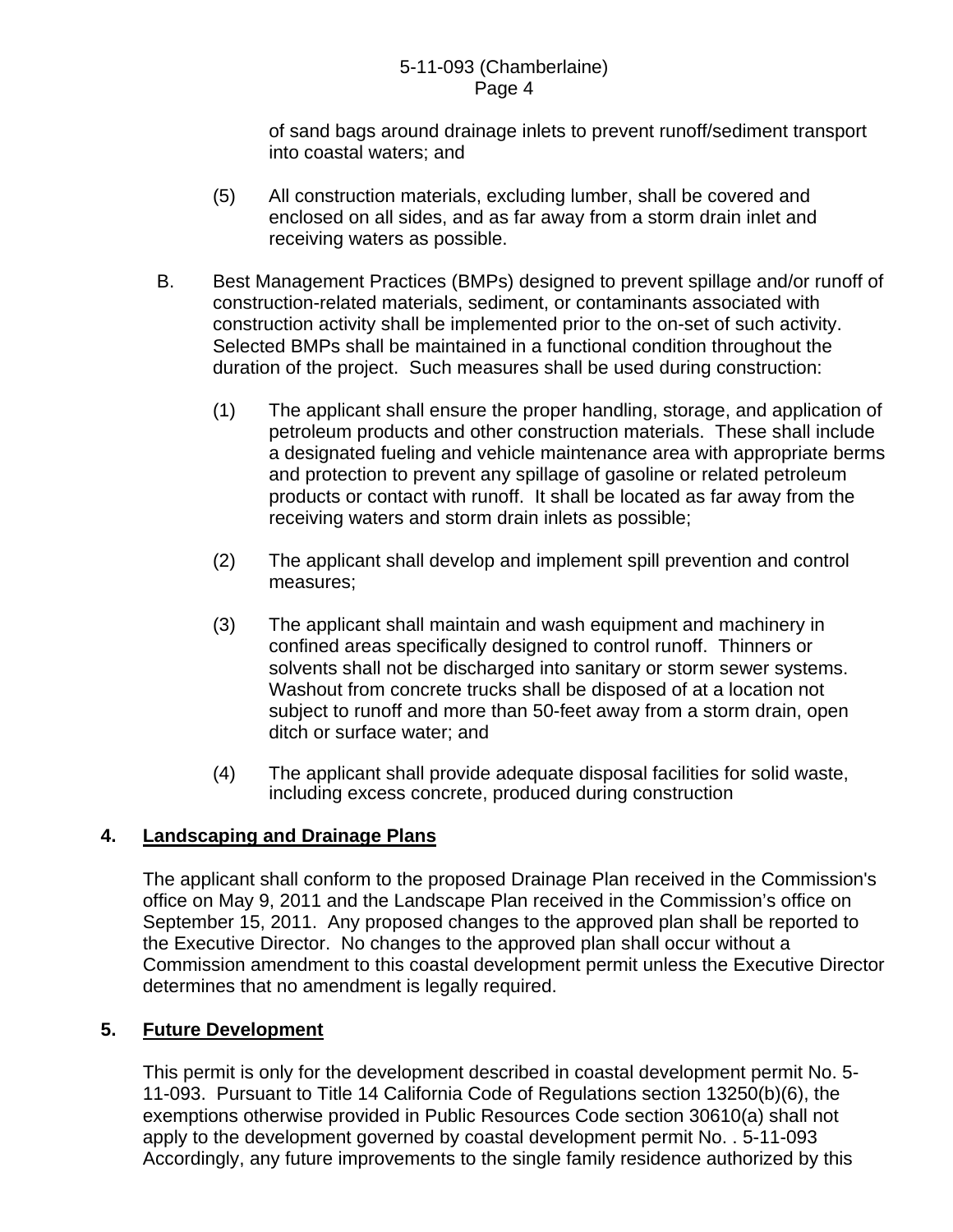permit, including but not limited to clearing or installation of vegetation on the canyon slopes, grading, or repair and maintenance identified as requiring a permit in Public Resources section 30610(d) and Title 14 California Code of Regulations sections 13252(a)-(b), shall require an amendment to Permit No. 5-11-093from the Commission or shall require an additional coastal development permit from the Commission or from the applicable certified local government.

# **6. Deed Restriction**

**PRIOR TO ISSUANCE OF THE COASTAL DEVELOPMENT PERMIT**, the applicant shall submit to the Executive Director for review and approval documentation demonstrating that the landowners have executed and recorded against the parcel(s) governed by this permit a deed restriction, in a form and content acceptable to the Executive Director: (1) indicating that, pursuant to this permit, the California Coastal Commission has authorized development on the subject property, subject to terms and conditions that restrict the use and enjoyment of that property; and (2) imposing the Special Conditions of this permit as covenants, conditions and restrictions on the use and enjoyment of the Property. The deed restriction shall include a legal description of the entire parcel or parcels governed by this permit. The deed restriction shall also indicate that, in the event of an extinguishment or termination of the deed restriction for any reason, the terms and conditions of this permit shall continue to restrict the use and enjoyment of the subject property so long as either this permit or the development it authorizes, or any part, modification, or amendment thereof, remains in existence on or with respect to the subject property.

# **IV. Findings and Declarations**

The Commission hereby finds and declares:

# **A. Project Description**

The subject site is located at 15337 De Pauw Streeet in the Pacific Palisades region of the City of Los Angeles. The site is an 8,722 sq. ft. lot located directly adjacent to Potrero Canyon and approximately one half mile from the beach. The site is located within a developed single family residential neighborhood.

Potrero Canyon has been the site of significant geotechnical hazards. A number of landslides have occurred within the canyon, which jeopardized a number of residences along the canyon edge. The Potrero Canyon fill project (CDP No. 5-91-286) was developed to stabilize the canyon sides and protect the existing single-family homes on the canyon edge. Before the fill occurred there was a blue line stream and 3.64 acres of riparian vegetation, primarily willow woodland at the bottom of the canyon. The fill project resulted in the importation of fill to raise the canyon bottom. When completed, riparian habitat will be recreated and a public trail will run along the canyon bottom. The project site will overlook the new Potrero Canyon Park recreational area when the Potrero Canyon fill project reaches completion.

The proposed project would demolish the existing single family residence and construct a new, 3,988 square foot, 27.5 foot high single family residence. The applicant's proposed house is set back approximately 28 feet from the edge of slope (Exhibit No. 2). The new residence is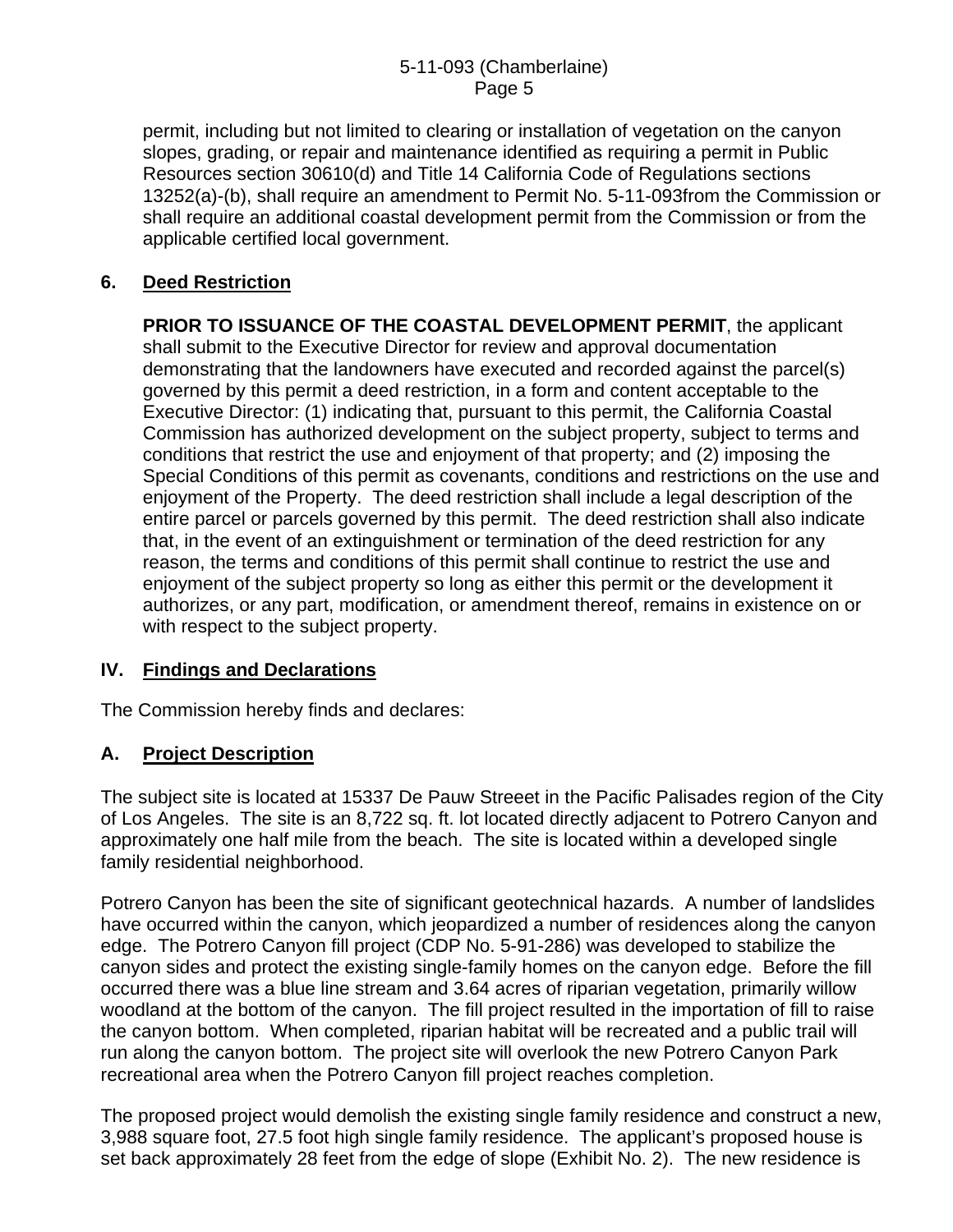not located closer to the canyon edge than the previous residence. No development is proposed on the rear slope of the property, and the existing retaining walls on site are not proposed to be altered. The applicant proposes the use of a drain and filter system to divert all water to the public storm drain system. Grading consists of 420 cubic yards of cut and fill to be balanced on site.

Section 30600(b)(1) of the Coastal Act allows local government to assume permit authority prior to certification of a Local Coastal Program. Under this section, local government may establish procedures for the filing, processing, review, modification, approval, or denial of coastal development permits within its area of jurisdiction in the coastal zone. Section 30601 establishes that in certain areas, and in the case of certain projects, a permit from both the Commission and local government will be required. Section 30602 states that any action taken by a local government on a coastal development permit application can be appealed by the Executive Director of the Commission, any person, or any two members of the Commission to the Commission within 20 working days from the receipt of the notice of City action.

In 1978, the City of Los Angeles opted to issue its own coastal development permits. The Commission staff prepared maps that indicate the area in which Coastal Development Permits from both the Commission and the City are required. This area is commonly known as the "Dual Permit Jurisdiction." Areas in the coastal zone outside the dual permit jurisdiction are known as the "Single Permit Jurisdiction". The City assumes permit jurisdiction for projects located in the single permit jurisdiction. This project (5-11-093) is located within the "Single Permit Jurisdiction". In certain instances, when the City determines that the project conforms with City land use regulations, an Approval In Concept is issued and the City directs the applicant to apply for a permit from the Coastal Commission. The City, therefore, relinquishes its Coastal Development Permit issuing authority to the Commission.

#### **B. Access and Recreation**

Section 30210 of the Coastal Act states:

*In carrying out the requirement of Section 4 of Article X of the California Constitution, maximum access, which shall be conspicuously posted, and recreational opportunities shall be provided for all the people consistent with public safety needs and the need to protect public rights, rights of private property owners, and natural resource areas from overuse.* 

Section 30211 of the Coastal Act states:

*Development shall not interfere with the public's right of access to the sea where acquired through use or legislative authorization, including, but not limited to, the use of dry sand and rocky coastal beaches to the first line of terrestrial vegetation.* 

Section 30223 of the Coastal Act states:

*Upland areas necessary to support coastal recreational uses shall be reserved for such uses, where feasible.* 

The Coastal Act provides for the protection of public access to the coastline, and encourages the use of upland areas for recreation. The lot subject to this application has been a private, subdivided residential lot for many years. The lot has not been used for recreation. In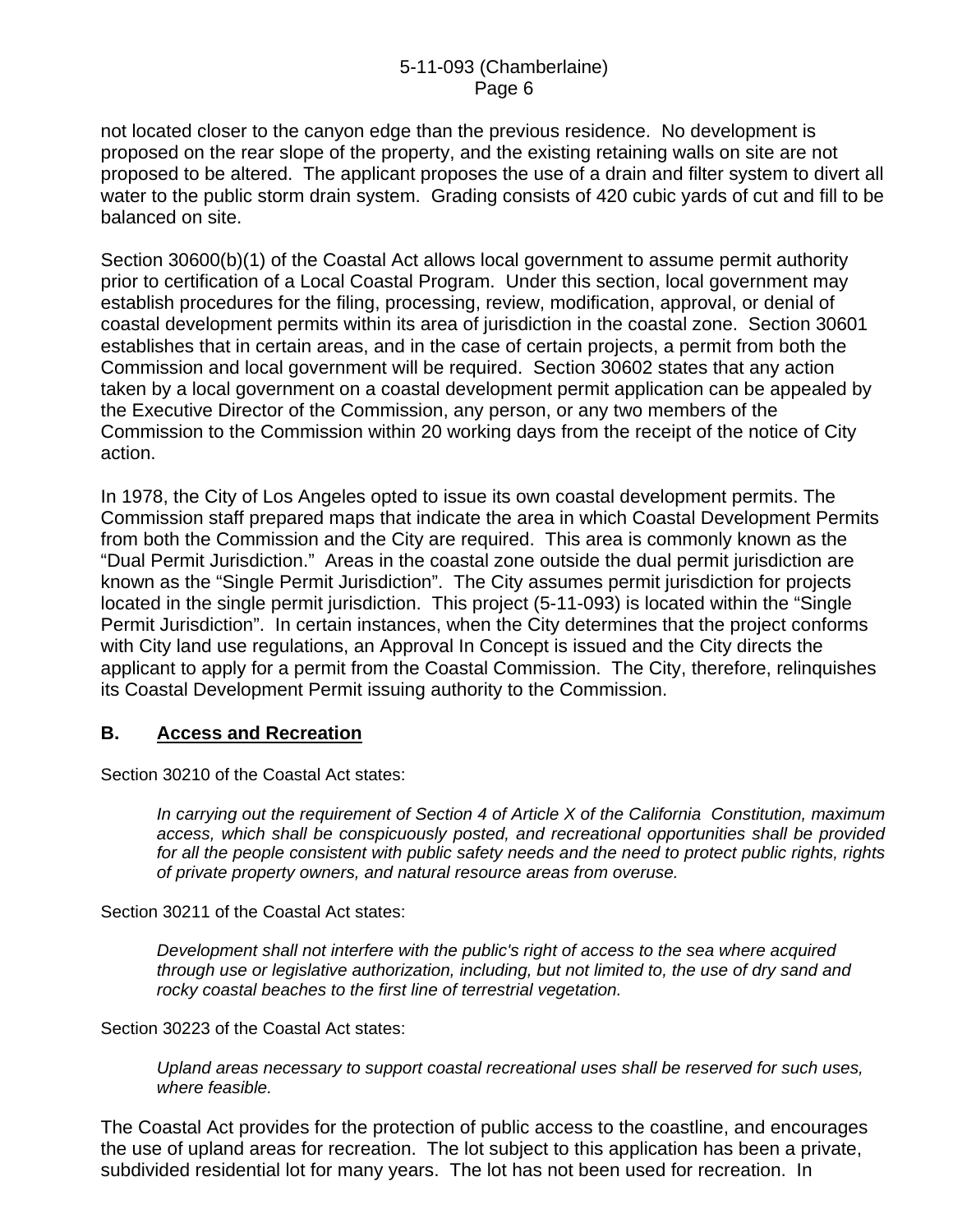approving the project that protects this lot from landslides [Coastal Development Permit No. 5- 91-286 (City of Los Angeles recreation and Parks), the Commission required the City to construct and maintain a public park in the canyon adjacent to this lot. The park includes a 7.9 acre reconstructed riparian habitat and additional acreage of coastal sage scrub. The City proposed and the Commission approved a public trail to link the Pacific Palisades recreation center to the coastline. The recreational experience proposed by the City is a mountain trail along an artificial mountain stream. The slopes along the canyon and the proposed stream will be revegetated with local native plants. The subject lot does not provide trail access to the public park and trails in the canyon.

The proposed project is consistent with the proposed park plan, as the project will not result in encroachment of development towards the coastal canyon and will not impact public access to and along the canyon trail and park. Therefore, the Commission finds that the proposed project, as conditioned, conforms with the public access and recreation policies of the Coastal Act.

# **C. Development**

Coastal Act Section 30251 states:

The scenic and visual qualities of coastal areas shall be considered and protected as a resource of public importance. Permitted development shall be sited and designed to protect views to and along the ocean and scenic coastal areas, to minimize the alteration of natural land forms, to be visually compatible with the character of surrounding areas, and, where feasible, to restore and enhance visual quality in visually degraded areas. New development in highly scenic areas such as those designated in the California Coastline Preservation and Recreation Plan prepared by the Department of Parks and Recreation and by local government shall be subordinate to the character of its setting.

Coastal Act Section 30253 states in part:

New development shall:

(1) Minimize risks to life and property in areas of high geologic, flood, and fire hazard. (2) Assure stability and structural integrity, and neither create nor contribute significantly to erosion, geologic instability, or destruction of the site or surrounding area or in any way require the construction of protective devices that would substantially alter natural landforms along bluffs and cliffs.

Section 30251 of the Coastal Act requires that scenic and visual qualities of coastal areas be protected. The landscaping choices, retaining walls, decks, and grading choices of the lot owners along the rim will affect the City's efforts to create a replacement for the stream and creation of a mountain hiking experience in the park. Future development on the site, such as the installation of large walls, residential structures that extend into the canyon, grading, and clearing or installation of landscaping would result in visual impacts to pedestrians walking along the bottom of the canyon. Therefore, the Commission imposes Special Condition 5 requiring a new Coastal Development Permit or an amendment to this permit for future development on the site. As conditioned, the development will not result in impacts to the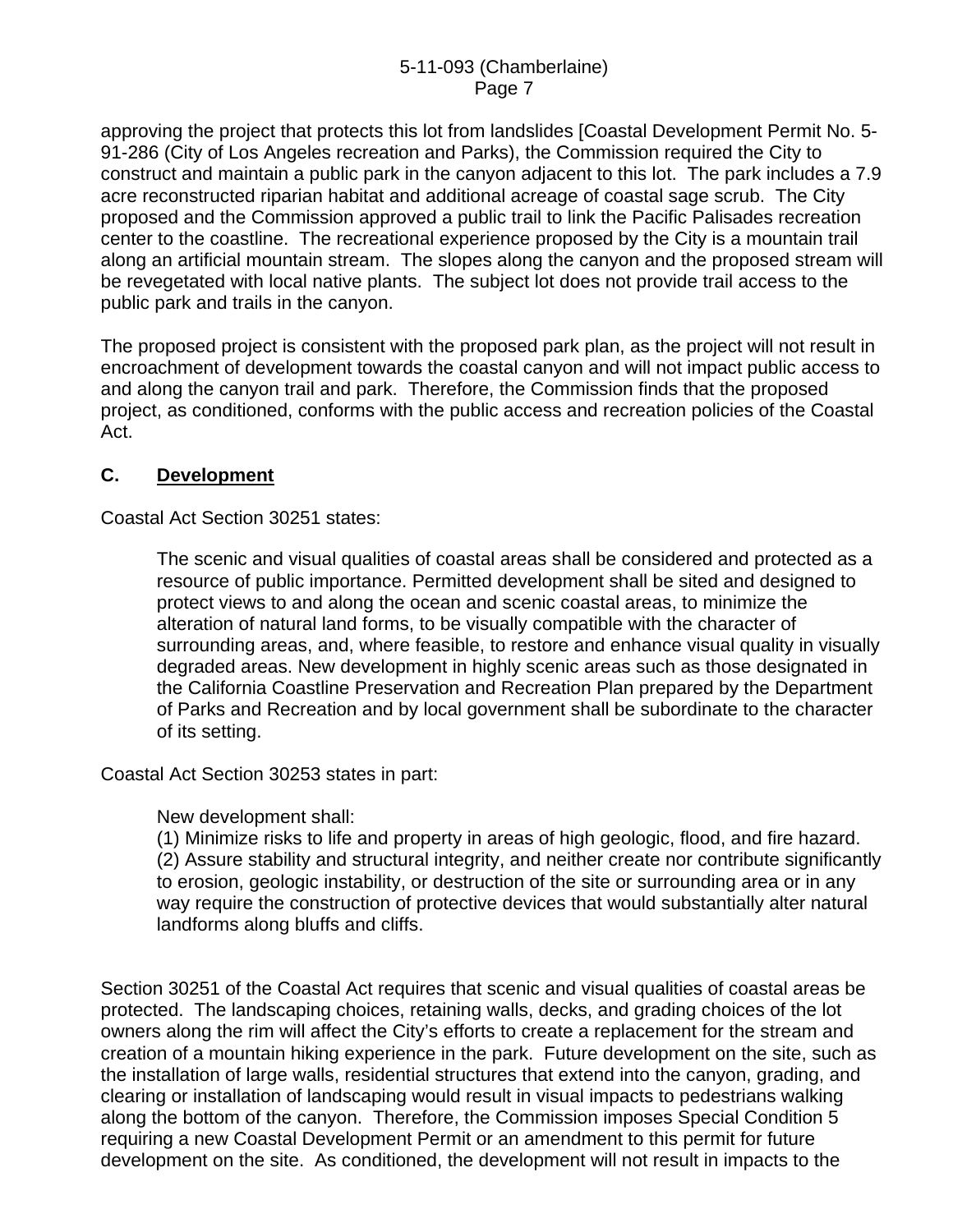scenic and visual qualities of the canyon and public park, significant degradation of adjacent habitat, recreation areas, or parks and is compatible with the continuance of those habitat, recreation, or park areas. Therefore, the Commission finds that the project, as conditioned, conforms with Sections 30210, 30211, 30223 and 30251 of the Coastal Act.

The proposed project is located in an area subject to natural hazards. The Pacific Palisades area has a long history of natural disasters, some of which have caused catastrophic damage. Hazards common to this area include landslides, erosion, flooding, and wildfires. As mentioned above, Potrero Canyon is the site of several landslides and several areas of slumping. This landslide activity was attributed to the build-out of the subdivision (specifically along the canyon edge), which increased the nuisance flow into the stream below.

The proposed residence is not located closer to the canyon edge than the previous residence. No development is proposed on the rear slope of the property, and the existing retaining walls on site are not proposed to be altered. The applicant has submitted a report from J Byer Geotechnical, dated August 25, 2011, stating that the existing retaining walls on the site are in good physical condition. Drainage on site will be diverted to a drain and filter system to divert runoff to the public storm drain system to ensure that runoff does not contribute to slope instability.

The applicant received an Approval In Concept letter (ZA-2011-871-AIC) from the City of Los Angeles Planning Department on April 6, 2011 for a new two story single family home with attached garage. The applicant's geologist recommends that the applicant support the house with conventional footings into the compacted fill provided the geologist's recommendations are followed. The applicant's geologist and the City's geologist and geological engineer have approved the applicant's proposed project. To ensure that the project does not result in additional geologic stability, the Commission imposes Special Condition 1, requiring conformance with geotechnical recommendations.

Under Section 30253 of the Coastal Act new development in areas of high geologic, flood, and fire hazard may occur so long as risks to life and property are minimized and the other policies of Chapter 3 are met. The Coastal Act recognizes that new development may involve the taking of some risk. When development in areas of identified hazards is proposed, the Commission considers the hazard associated with the project site and the potential cost to the public, as well as the individual's right to use his/her property.

The Geotechnical report by J. Byer Group have stated that the subject property is suitable for the proposed development. However, development adjacent to slopes such as those found on canyons is inherently hazardous. The proposed project may still be subject to natural hazards such as slope failure, erosion, and wild fire. Due to the inherent risks to development situated on a canyon edge, the Commission finds that the proposed project is subject to risk from landslides, erosion and/or wild fire and that the applicant should assume the liability of such risk. Therefore the Commission imposes Special Condition 2, requiring the applicant to assume the risk for development. As conditioned, the Commission finds that the project conforms with Section 30253 of the Coastal Act.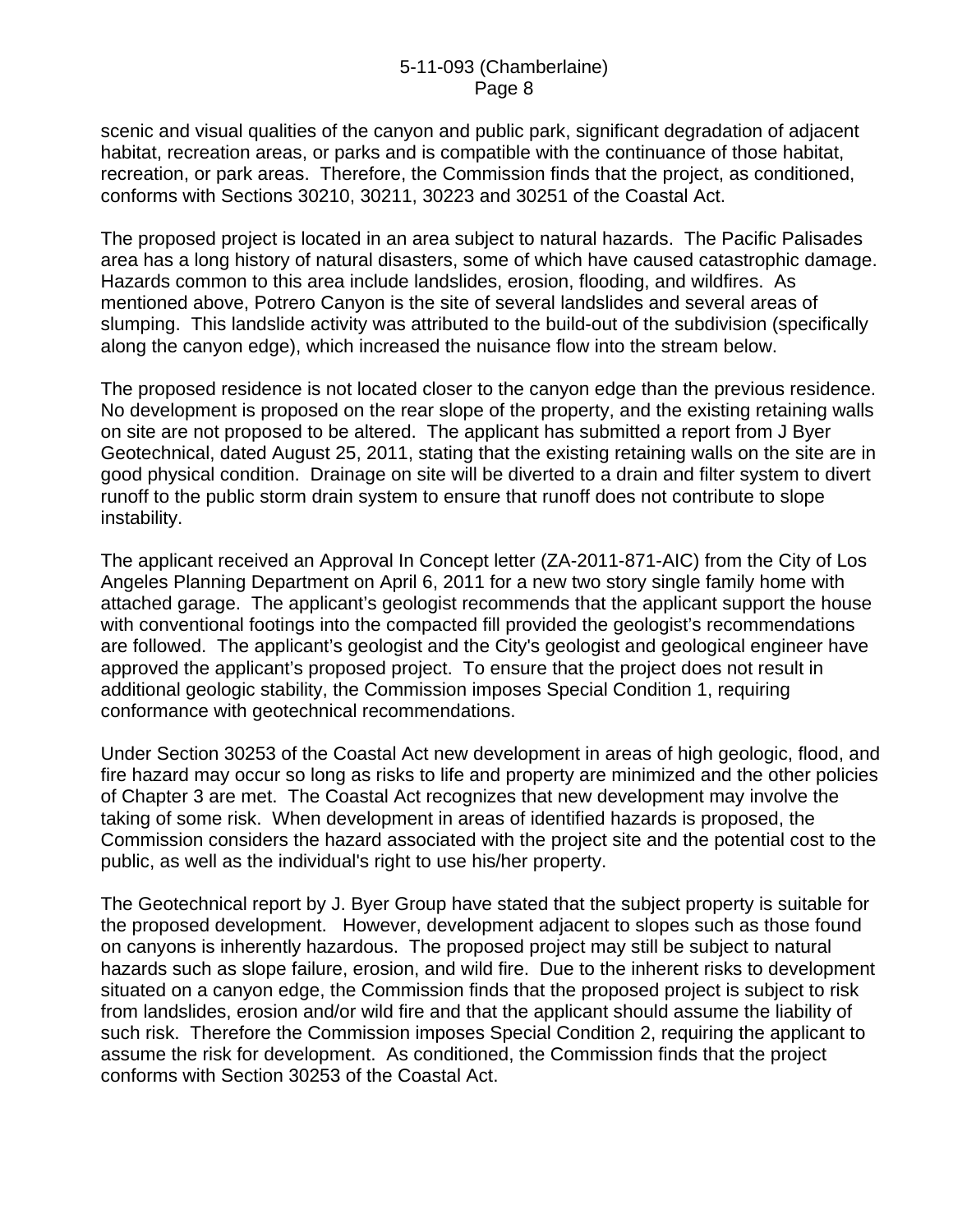# **D. Deed Restriction**

To ensure that any prospective future owners of the property are made aware of the applicability of the conditions of this permit, the Commission imposes an additional condition requiring that the property owner record a deed restriction against the property, referencing all of the above Special Conditions of this permit and imposing them as covenants, conditions and restrictions on the use and enjoyment of the Property. Thus, as conditioned, this permit ensures that any prospective future owner will receive actual notice of the restrictions and/or obligations imposed on the use and enjoyment of the land in connection with the authorized development.

# **E. Water Quality**

The proposed development has a potential for a discharge of polluted runoff from the project site into coastal waters. The development, as proposed and as conditioned, incorporates design features to minimize the effect of construction and post-construction activities on the marine environment. These design features include, but are not limited to, the appropriate management of equipment and construction materials, reducing runoff through the use of permeable surfaces, the use of non-invasive drought tolerant vegetation to reduce and treat the runoff discharged from the site, and for the use of post-construction best management practices to minimize the project's adverse impact on coastal waters. Therefore, the Commission finds that the proposed development, as conditioned, conforms with Sections 30230 and 30231 of the Coastal Act regarding the protection of water quality to promote the biological productivity of coastal waters and to protect human health

# **F. Local Coastal Program**

Section 30604 (a) of the Coastal Act states:

 Prior to certification of the Local Coastal Program, a Coastal Development Permit shall be issued if the issuing agency, or the Commission on appeal, finds that the proposed development is in conformity with the provisions of Chapter 3 (commencing with Section 30200) of this division and that the permitted development will not prejudice the ability of the local government to prepare a local coastal program that is in conformity with the provisions of Chapter 3 (commencing with Section 30200).

In 1978, the Commission approved a work program for the preparation of Local Coastal Programs in a number of distinct neighborhoods (segments) in the City of Los Angeles. In the Pacific Palisades, issues identified included public recreation, preservation of mountain and hillside lands, and grading and geologic stability.

The City has submitted five Land Use Plans for Commission review and the Commission has certified three (Playa Vista, San Pedro, and Venice). However, the City has not prepared a Land Use Plan for Pacific Palisades. In the early seventies, a general plan update for the Pacific Palisades had just been completed. When the City began the LUP process in 1978, with the exception of two tracts (a 1200-acre and 300-acre tract of land) which were then undergoing subdivision approval, all private lands in the community were subdivided and built out. The Commission's approval of those tracts in 1980 meant that no major planning decision remained in the Pacific Palisades. The tracts were A-381-78 (Headlands) and A-390-78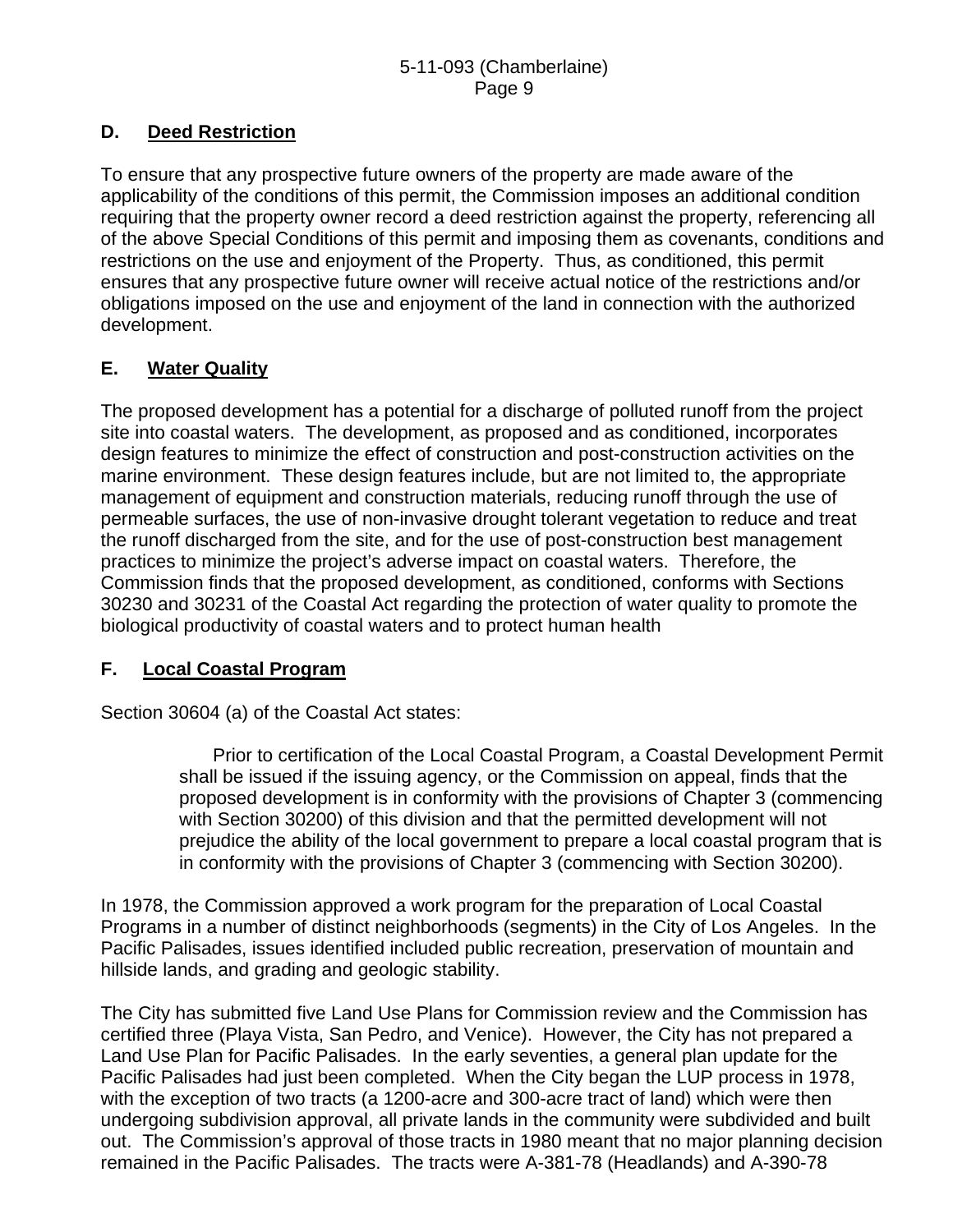(AMH). Consequently, the City concentrated its efforts on communities that were rapidly changing and subject to development pressure and controversy, such as Venice, Airport Dunes, Playa Vista, San Pedro, and Playa del Rey.

As conditioned, to address the geologic stability, landscaping, and water quality issues related to the project, approval of the proposed development will not prejudice the City's ability to prepare a Local Coastal Program in conformity with Chapter 3 of the Coastal Act. The Commission, therefore, finds that the proposed project is consistent with the provisions of Section 30604 (a) of the Coastal Act.

# **G. California Environmental Quality Act (CEQA)**

Section 13096 Title 14 of the California Code of Regulations requires Commission approval of a coastal development permit application to be supported by a finding showing the application, as conditioned by any conditions of approval, to be consistent with any applicable requirements of the California Environmental Quality Act (CEQA). Section 21080.5(d)(2)(A) of CEQA prohibits a proposed development from being approved if there are feasible alternatives or feasible mitigation measures available which would substantially lessen any significant adverse effect which the activity may have on the environment.

As conditioned, there are no feasible alternatives or additional feasible mitigation measures available that would substantially lessen any significant adverse effect that the activity may have on the environment. Therefore, the Commission finds that the proposed project, as conditioned to mitigate the identified impacts, is the least environmentally damaging feasible alternative and can be found consistent with the requirements of the Coastal Act to conform to CEQA.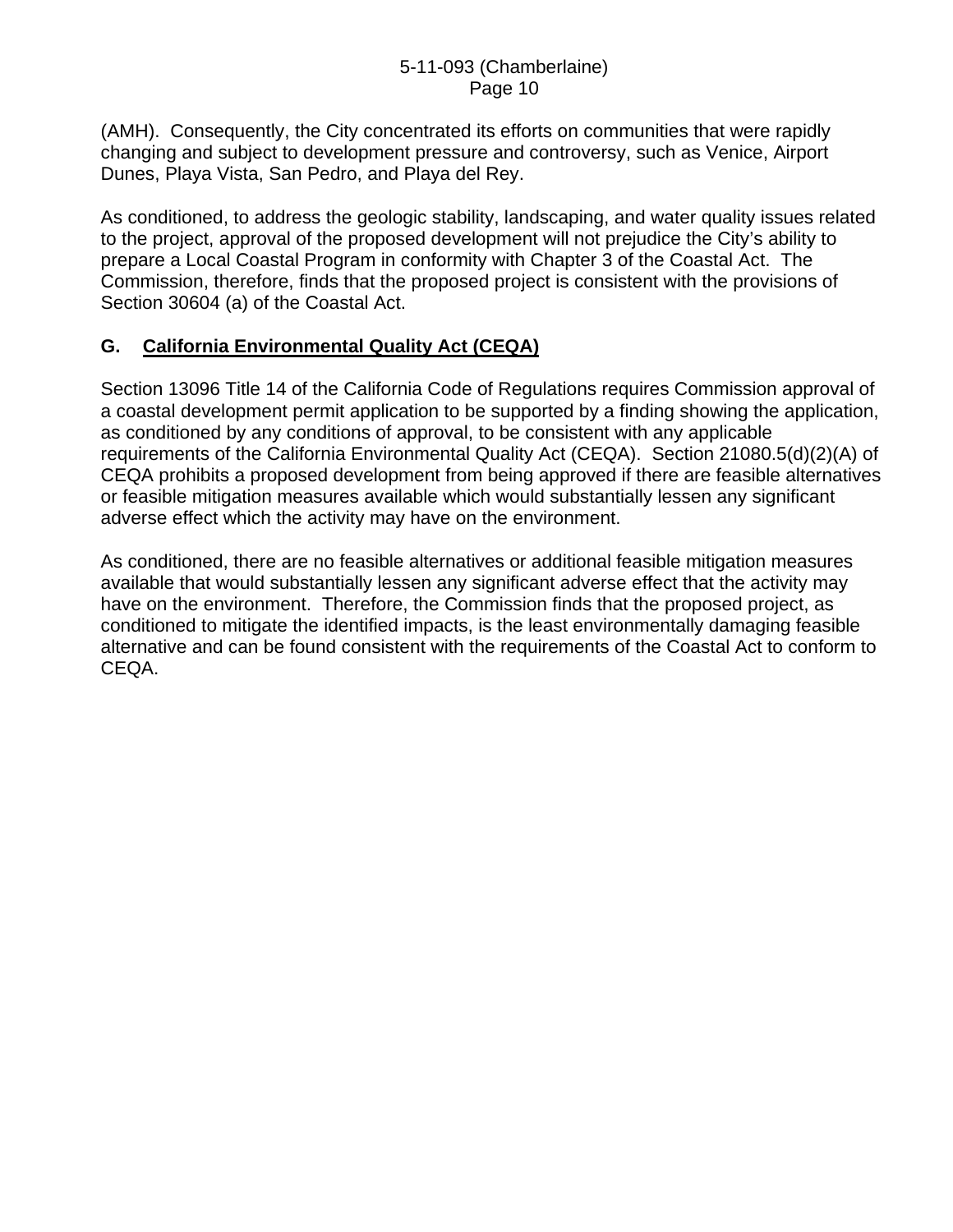

Vicinity Map

# COASTAL COMMISSION